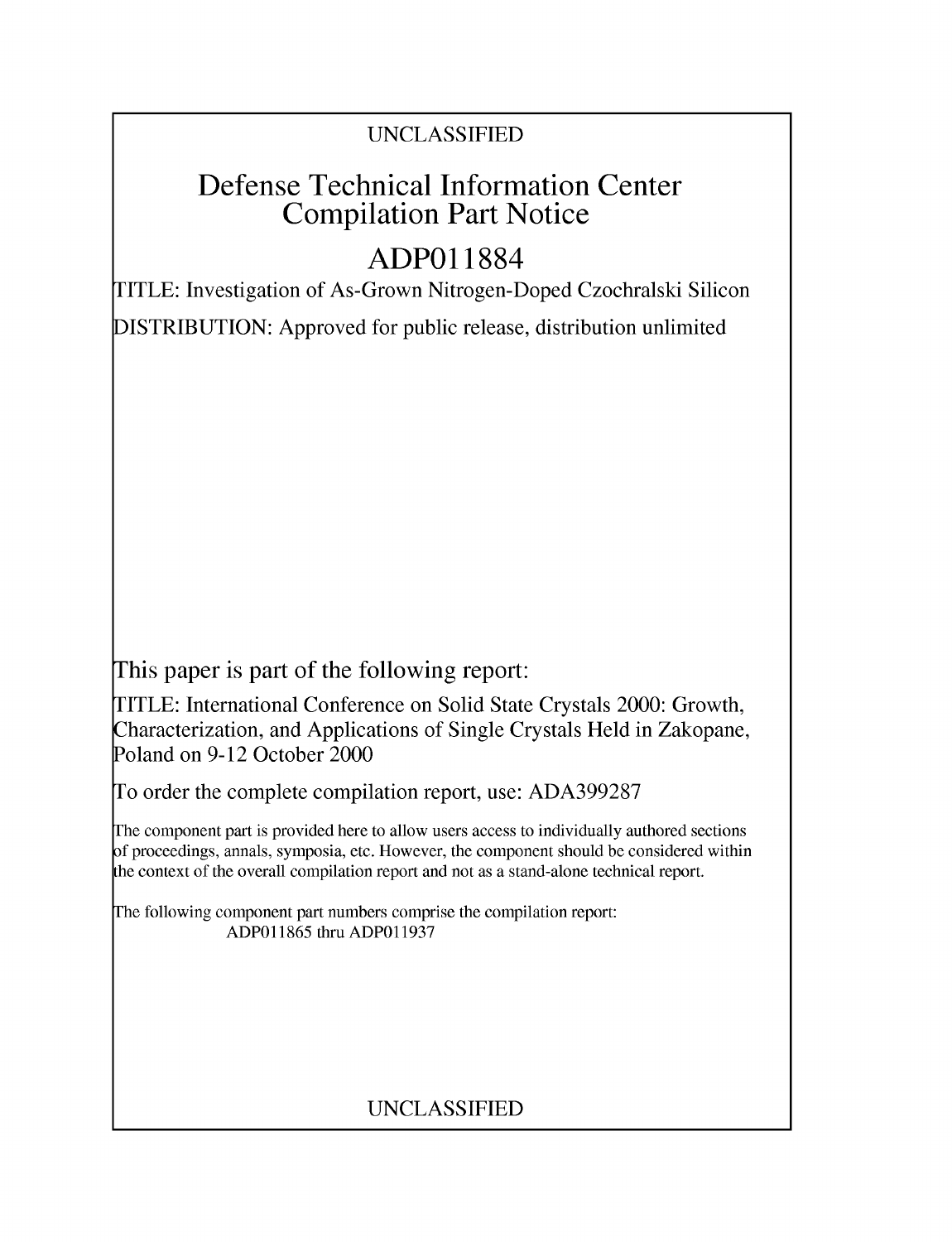### Investigation of as-grown nitrogen-doped Czochralski silicon

Deren Yang\*, Jinggang Lu, Yijun Shen, Daxi Tian, Xiangyang Ma, Liben Li, Duanlin Que

State Key Laboratory of Silicon Material Science, Zhejiang University, Hangzhou 310027, People's Republic of China

#### ABSTRACT

Two Czochralski (CZ) silicon ingots, named NCZ and ACZ silicon, were grown under the same procedure in nitrogen and an argon atmosphere respectively. The experiments reveal that nitrogen was doped into the silicon ingot and N-O complexes were generated during the crystal growth, while it was grown in a nitrogen atmosphere. The nitrogen concentration profile in the NCZ silicon ingot indicates that the nitrogen concentration in the wafer edges was less than that in the center. It is also found that the as-grown oxygen-thermal donors were almost same, Furthermore, it is discovered that the profile of phosphorus concentration in NCZ silicon was also the same as that in ACZ silicon. It is considered that compared with argon atmosphere, nitrogen atmosphere has no influence on the evaporation rates of phosphorus from melting silicon.

Keywords: nitrogen doping, oxygen, silicon.

#### 1. **INTRODUCTION**

In recent years, nitrogen behavior in single crystal silicon has been intensively studied. In general, nitrogen is used as a protective gas or a carrier gas in manufacture processes of very large scale integration (VLSI). It is well known that nitrogen atoms exist in silicon as pairs.<sup>1</sup> It has been found that nitrogen in silicon can suppress microdefects, and lock dislocations to increase mechanical strength.<sup>2, 3</sup> Due to the contamination of quartz crucible Oxygen is main impurity in CZ silicon. It has been widely reported that thermal donors(TDs), which affect the electrical stability of silicon material and devices, are produced in CZ silicon annealed in the temperature range 300-550°C.<sup>4</sup> It was also reported that nitrogen in CZ silicon can slightly suppress the generation of thermal donors<sup>5</sup>, and interact with oxygen atoms to form nitrogen-oxygen (N-O) complexes which are a kind of donors. However, few papers about the properties of nitrogen in as-grown silicon has been published<sup>6,7</sup>.

In our experiment, we introduced nitrogen into silicon by growing silicon ingot in a nitrogen ambience. Compared with ACZ, the influences of nitrogen ambience on the introduction of nitrogen, the generation of as-grown thermal donors and Phosphorus evaporation rates from melting silicon has been investigated. It was found the nitrogen was induced into silicon ingot and the N-O complexes were generated during crystal growth. It is considered that nitrogen atmosphere has no influence on the thermal donors, the evaporation rates of phosphorus and the concentration profile phosphorus in silicon ingot.

#### 2. EXPERIMENT

The n-type **<111>** NCZ and ACZ silicon ingots were grown under the same procedure in nitrogen and an argon atmosphere, respectively. And the same amount of phosphor dopant was used. Samples were cut from different sections at the same positions for the two ingots. All samples were 2.0mm in thickness. From head to tail, the ACZ samples are numbered as A0- A3 and the NCZ samples NO-N3.

The samples were checked by a Fourier transform infrared spectrometer (FTIR) at room temperature. A high pure float zone silicon in which the concentration of oxygen, nitrogen and carbon is less than the detection limit of FTIR. The absorption lines at 1107 cm-1 and 963 cm-1 were used to determine the concentration of oxygen and nitrogen, respectively,

\* Further author information

Email: mseyang@dial.zju.edu.cn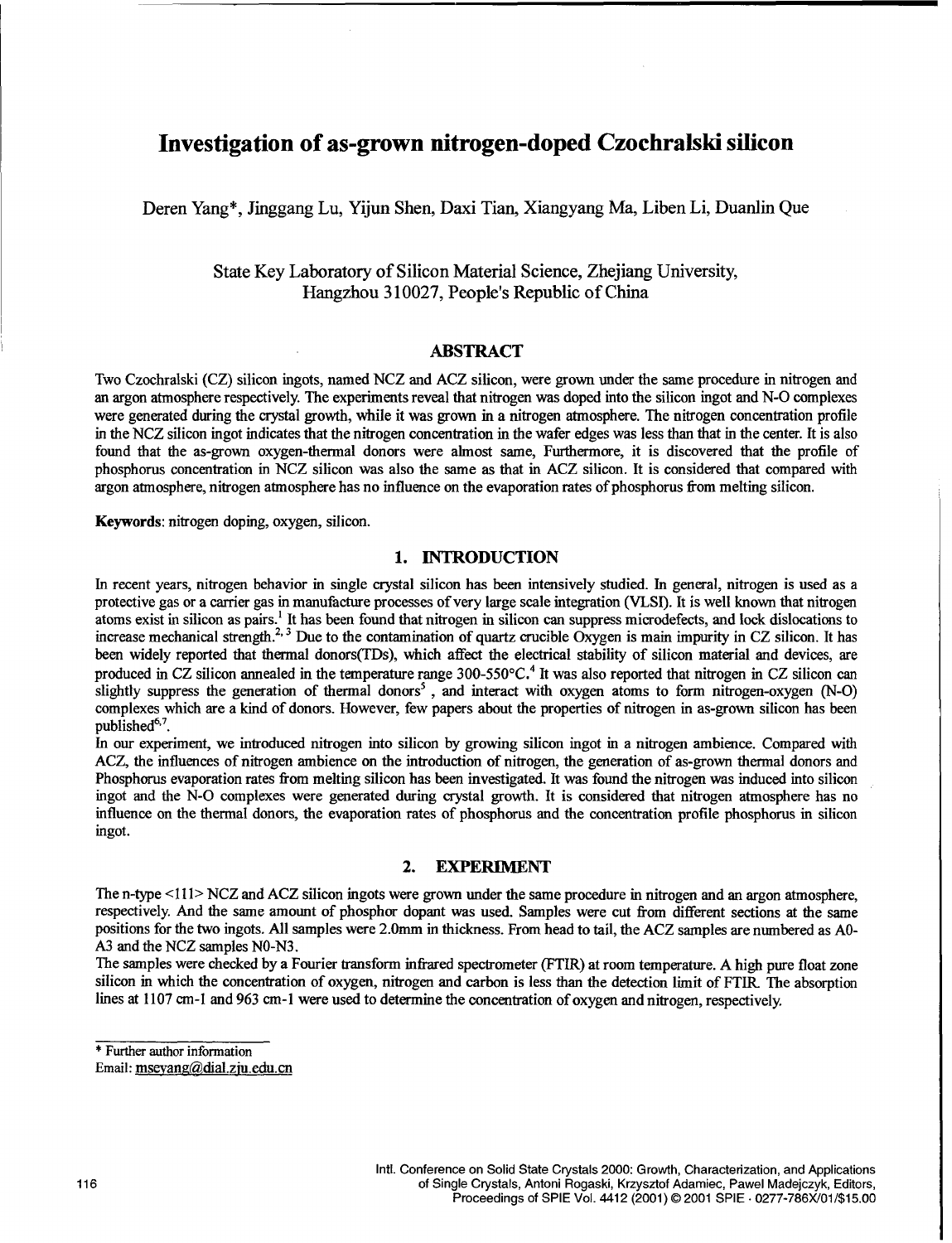The calibration factor for oxygen is  $3.14*10^{17}$  cm<sup>-2</sup> and  $1.82*10^{17}$  cm<sup>-2</sup> for nitrogen. Furthermore, the samples were annealed at 650°C for 30 min. and 900°C for 2 h to eliminate as-grown TDs and N-O complexes, respectively. Before and after annealing, the resistivity of the samples was measured. A four-point probe technique was used to measure the resistivity of samples. The resistivity was then converted into the carrier concentration according to the ASTM F723-88 standard.

#### **3. RESULTS AND DISCUSSION**

#### **3.1.** Nitrogen and **N-O** complex in as-grown nitrogen doped silicon

Nitrogen pairs were found in the tail end of **NCZ** silicon ingot. Fig. 1 shows the FTIR spectrum of NCZ silicon sample from the tail position. It can be seen that the local vibration mode (LVM) absorption line of nitrogen pairs at 963 cm<sup>-1</sup> was observed. This indicates that nitrogen impurity was introduced into the NCZ silicon ingot. In the NCZ samples from the head position, no relative line at 963 cm<sup>-1</sup> was detected. It is clear that nitrogen was mainly induced into the tail position, but not the head position. Because the segregation coefficient of nitrogen in silicon is very low (about  $1*10^{-4}$ ), it is easily understood that nitrogen concentration in the tail position is higher than that in the head position.



Fig. 1. FTIR spectrum of NCZ silicon sample

FTIR spectrum of NCZ silicon sample Fig. 2. Nitrogen concentration profile along with from the tail position. tail position.

Meanwhile, the lines at **996** and **1026** cm-1, which were recognized to be LVM of **N-0** complexes **7,** were observed in Fig. **1.** This illustrates that **N-0** complexes were generated in the tail position of the **NCZ** silicon ingot during the crystal growth. Again, no LVM lines of **N-0** complexes in the head position were detected. During cooling processes of crystal, silicon ingots were kept at high temperatures in the furnaces. This means that silicon ingots suffered from heat treatments at different high temperatures. It is considered that during cooling process, nitrogen with higher concentration in the tail position can interact with oxygen to produce the **N-0** complexes, which existed in as-grown silicon.

Fig. 2 shows the radius profile of nitrogen concentration in the **NCZ** silicon sample from the tail position. The nitrogen concentration in the edges was less than that in the center. This profile was depended on the condition of crystal growth.

#### 3.2.Effect of nitrogen atmosphere on TDs concentration in as-grown silicon

The samples of NCZ and ACZ silicon were annealed at 650°C for 30 minutes. It is well known that such a heat treatment has been applied to eliminate TDs. After annealing, as-grown TDs in the **NCZ** and ACZ silicon were annihilated, but the concentration of **N-0** complex donors in **NCZ** silicon changed very small.8 So we can deduce that the variations of carrier concentration before and after annealing is just owing to the as-grown TDs being annihilated in the annealing process. The as-grown TDs in the **NCZ** and ACZ silicon is shown in Fig. **3.**

It is obvious that the as-grown TDs concentration in the **NCZ** silicon was the same as that in the ACZ silicon. It was reported that TDs in **NCZ** silicon annealed at 450°C for **I** h were suppressed **5.** In this experiments, the **NCZ** silicon ingot was suffered from different annealing in the temperature range of 350-550°C. Moreover, the as-grown TDs concentration was up to  $1 \times 10^{15}$ cm<sup>-3</sup>, which was very higher the possible concentration of N<sub>o</sub> C complexes. The TDs concentration is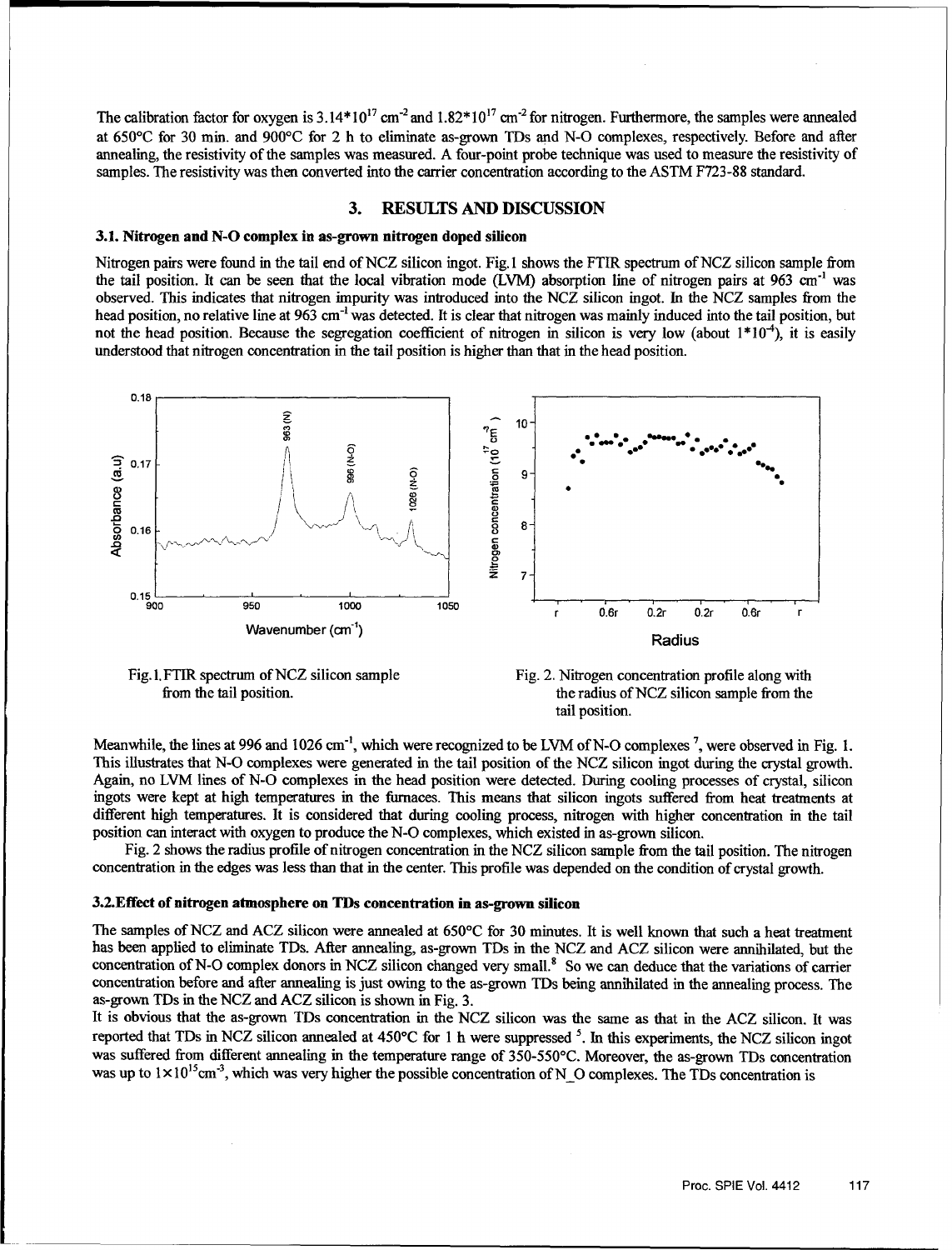

Fig. 3. TDs concentration in as-grown silicon.

determined by oxygen concentration and thermal history, which is associated with the sample positions in silicon ingot, but not nitrogen. It was found in the experiments that the oxygen concentration in the different positions of NCZ silicon ingot was similar to that of ACZ silicon ingot. Thus, the concentration of as-grown TDs in both the ingots was almost same (Fig. 3)

#### 3.3.Effect of nitrogen atmosphere on the rates in which P and SiO evaporate from melting silicon

After **NCZ** and CZ silicon samples were annealed at 900°C for 2 hours, as-grown thermal donors and N-O complexes (only



Fig.4. Phosphor concentration in ACZ and NCZ silicon.

in NCZ silicon) were totally annihilated **8.** And then the carriers in silicon came exactly from the dopant--phosphorus. Fig 4. shows the phosphorous concentration in ACZ and NCZ silicon ingots. We can find the concentration profiles of phosphorus are very similar between ACZ and NCZ silicon. That means that compared with argon atmosphere, pulling crystal in a nitrogen atmosphere has no influences on the evaporation rates of phosphorus from melting silicon.

#### 4. CONCLUSIONS

Two CZ silicon ingots were grown in nitrogen and an argon atmosphere, respectively. It is found that in comparison with argon atmosphere, nitrogen was introduced into NCZ silicon ingot, and N-O complexes were formed during the crystal